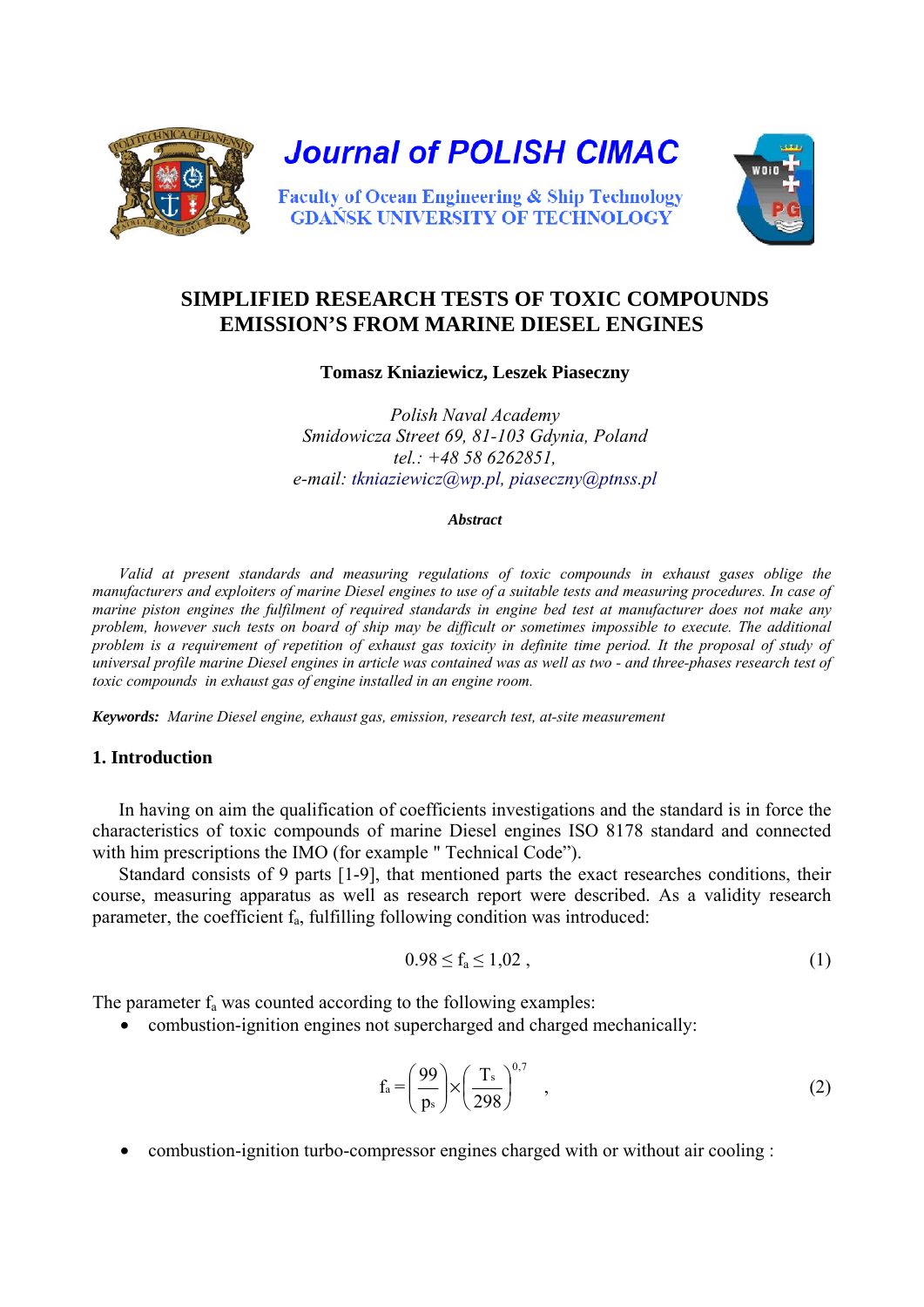$$
f_a = \left(\frac{99}{p_s}\right)^{0,7} \times \left(\frac{T_a}{298}\right)^{1,5} \tag{3}
$$

where:  $T_a$  - the absolute temperature of air incoming to the engine [K],

 $p_s$  - the atmospheric dry air-pressure [kPa].

The formulas 2 and 3 are identical to regulations of the ECE (*Economic Commission for Europe*), EEC (*European Economic Community*) and EPA (*Environment Protection Agency*) relating the exhaust gas emission.

The base for exhaust gas emission is uncorrected effective power. The all installed on engine auxiliaries, indispensable only for running of ship's power station as: the compressor supporting of steering arrangement, the compressor of air-conditioning arrangement, pumps of hydraulic steering, should be disassembled to the tests. Losses on auxiliaries should not exceed 5% of maximum measured power.

The accuracy of gauges should assure the not exceeding of deviations introduced in ISO 8178- 1 [1] for measurements executed on test post and in ISO 8178-2 [2] for measurements executed in place of installation.

The total error of measurement, including sensibility on interferential effect different gases, should not exceed of  $\pm$  5% read value or  $\pm$  3,5% of the full range of scale, and the lower of these values should be taken. For concentration lower than 100 ppm, the measurement error should not exceed of  $\pm$  4%. The measurements in a place of installation comparing with measurements on test post are less exact and precise because of environmental influences and running conditions. The repeatability and accuracy also depends (for example) on, volumetric concentration (ppm), mass concentration ( $\mu$ g/m<sup>3</sup>) or specific emission (g / (kW⋅h)).

The engine's load setting for each of test should be calculated according to formula:

$$
S = \left[ \left( P_m + P_{AUX} \right) \frac{L}{100} \right] - P_{AUX} \quad , \tag{4}
$$

where:  $S$  - the setting of engine's break [kW],

 Pm - maximum measured or declared power at the test engine speed under test conditions [kW],

PAUX - declared total power absorbed by auxiliaries fitted for the test [kW],

L - percent torque related to the maximum torque for the test engine speed.

The measurements and estimation of gas exhaust emission should be executed using of suitable research cycle, proper for given use, accordingly to requirements ISO 8178-4 [4]. For researches of marine piston combustion engines the tests E2, E3, D2, C1 should be executed (table 1 and 2).

*Tab. 1. The main engines' researches cycles with no time limitation - E2 the (running with constant rotational speed), E3 (running according to the screw characteristic) and the generators with variable load D2 (according to ISO 8178) [4]* 

|                                   | E2  |                |      |               |     |                |      |    |      |      |     |          |     |
|-----------------------------------|-----|----------------|------|---------------|-----|----------------|------|----|------|------|-----|----------|-----|
| Engine speed<br>$\lceil\% \rceil$ | 100 | 0 <sub>0</sub> | 00   | 100           | 00  | Q <sub>1</sub> | 80   | 63 | 00   | 100  | 100 | 00       | 100 |
| Load<br>$\lceil\% \rceil$         | 100 | コピ<br>ت        | 50   | $\cap$<br>ر ب | 00  | חר             | 50   | 25 | 00   |      | 50  | Ωc<br>نە |     |
| Weighting factor                  | ◡、↩ | U.J            | 0,15 |               | 0,2 | U.J            | 0.1J |    | 0,05 | 0,25 | 0.3 |          | 0.1 |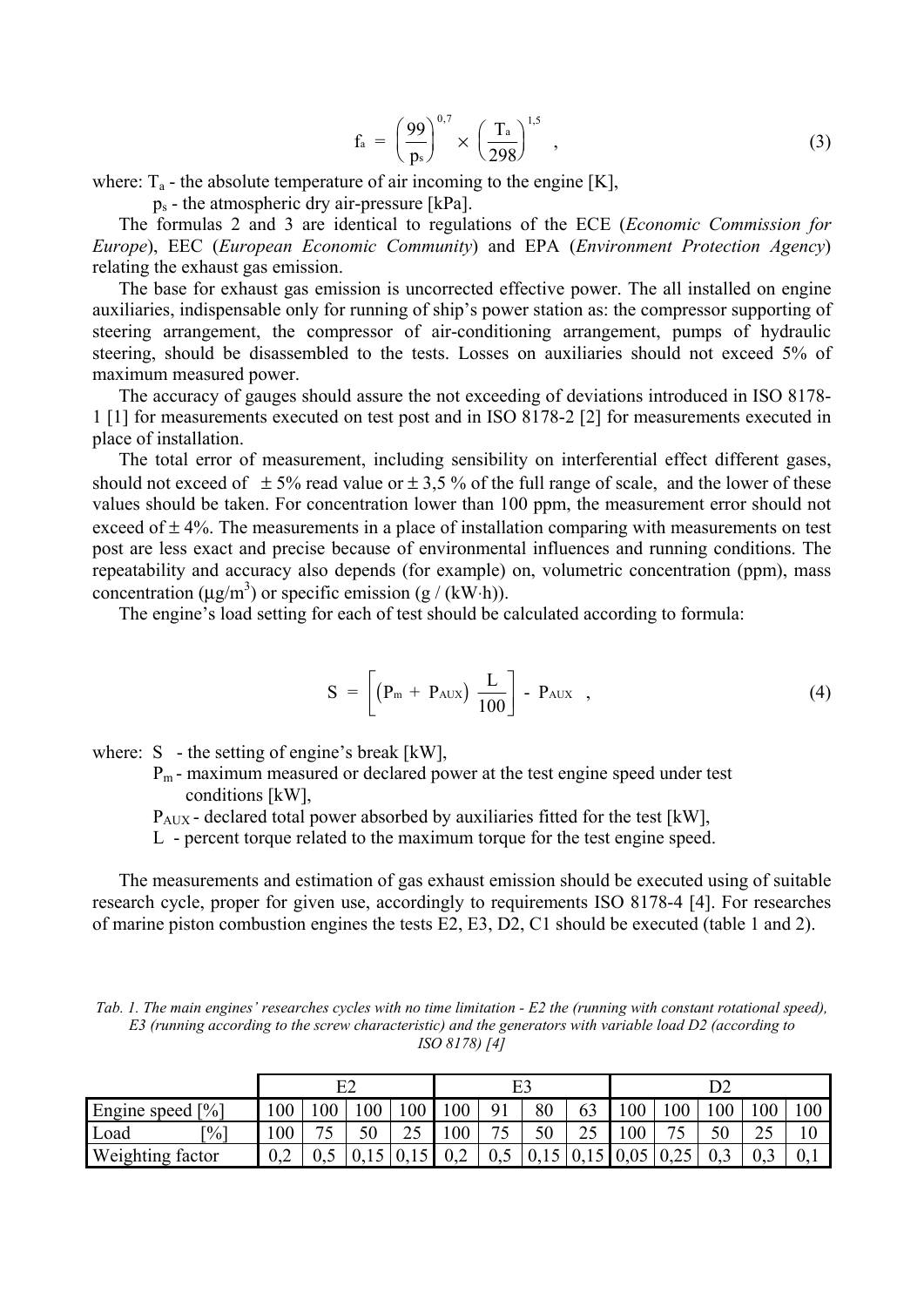*Tab. 2. Engines' researches cycles working at variable rotational speed and changeable load - cycle C1 (according to ISO 8178-4) [4]* 

| Engine speed [%]        | <b>Rated Power</b> |  |  |  | Intermediate | Idle |  |  |  |  |
|-------------------------|--------------------|--|--|--|--------------|------|--|--|--|--|
| Load<br>$\frac{1}{2}$   | $\overline{00}$    |  |  |  |              |      |  |  |  |  |
| <b>Weighting factor</b> |                    |  |  |  |              |      |  |  |  |  |

Part 2 of the standard ISO 8178 can be used for investigations guided in a place of engines' installation. However, if during researches in a place of installation it is not possible to keep exact working conditions as on the test post, the emission values may not be identical to values obtained on test post [2]. Moreover, the standard determines that the running of engine accordingly with researches cycles - as in ISO8178-4 - is not always possible in each case, yet the realization of researches should be the closest according to procedures of ISO 8178part 4.

Basing on above mentioned records and researches over characteristics of exhaust gas toxicity of marine engines, the short test of toxicity for mean speed engine working according to screw characteristic has been undertaken.

## **2. Proposal of two and three-phases research test**

During such researches over marine engine of Sulzer type 6AL 20/24 installed on test post at the Naval Academy in Gdynia [10] on the  $NO<sub>x</sub>$  concentration speed characteristic it was observed some points, permitting on qualification the maximum and minimum values of  $NO<sub>x</sub>$  concentrations without necessity the realization of whole E3 test accordingly to ISO 8178-4 (Fig. 1). These points are equivalent to the idle of engine and load of  $25\%$   $P_n$ .

It is necessary to aid, that the E3 test does not foresee the researches of the no-load engine, which is result of normal working conditions. However, in a case of ships like, the fishing ships, tugs or battleships, such working state is quite often and can exceed 8% of all running time of the engine [11, 12].

In a case of researches on board, it can turn out to difficult or even the impossible to perform of whole test according with standard (as floating with power rating engine load depending on the weather) what induced the authors to study of test of two and three-phases based on requirements of E3 test, but possible and easier to realization in any conditions of engine exploitation.

The two-phase research test of  $NO<sub>x</sub>$  emission of engines working according to screw characteristic covers the point of the minimum  $NO<sub>x</sub>$  concentration related to the engines' idle and the point of maximum  $NO_x$  concentration related to the load of 25%  $P_n$  (Fig. 2).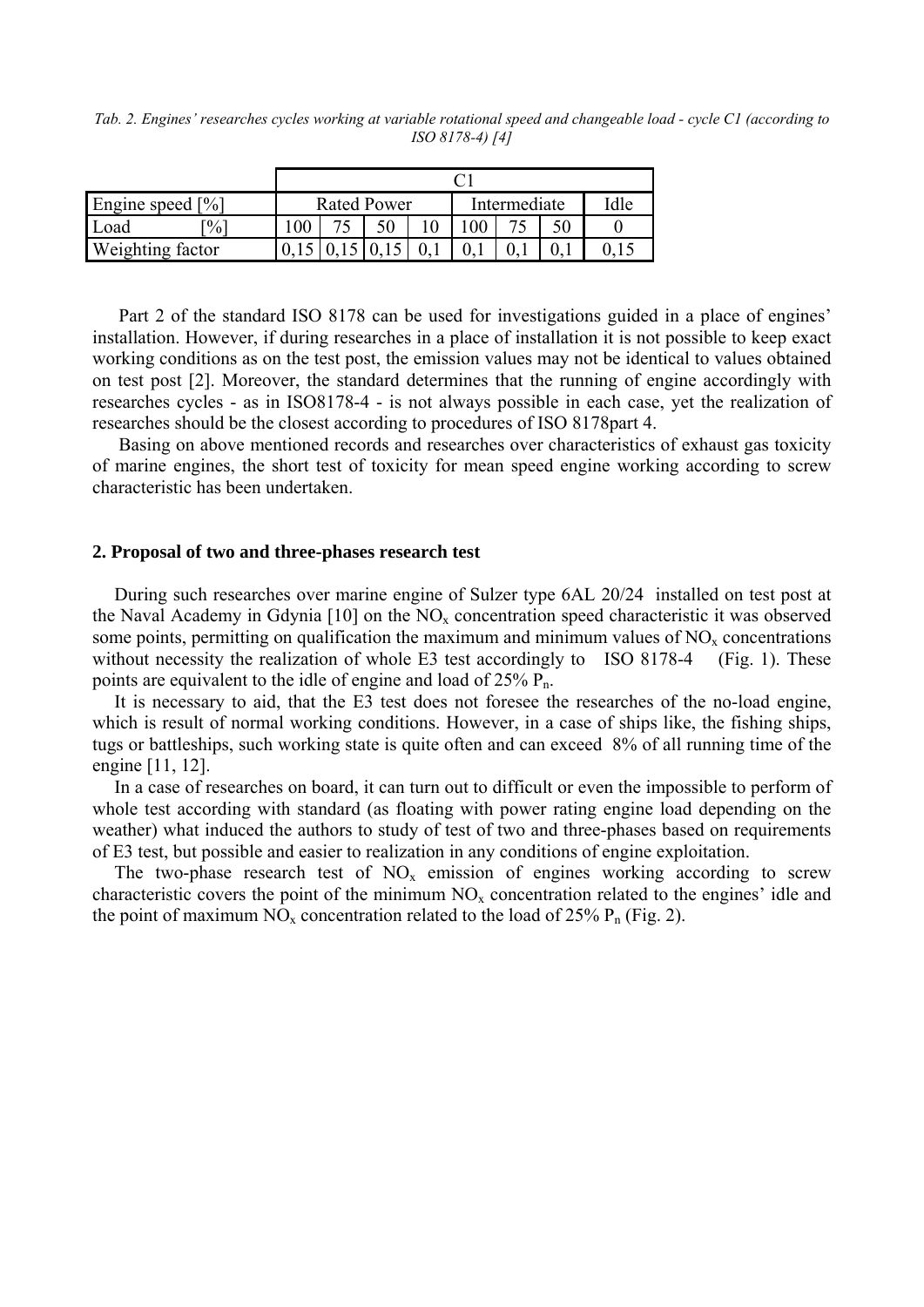

*Fig 1. The characteristic of NOx concentration changes as a function of engine 6AL20 / 24 load according to the test E3 of ISO8178-4* 



*Fig 2. Two-phase research test of exhaust gas toxicity of marine engine working according to he screw characteristic* 

In aim receipt of three-phase test, the point of 50 % engines' load  $P_n$  for which  $NO_x$ concentrations are close to other points of E3 test was added (Fig. 3).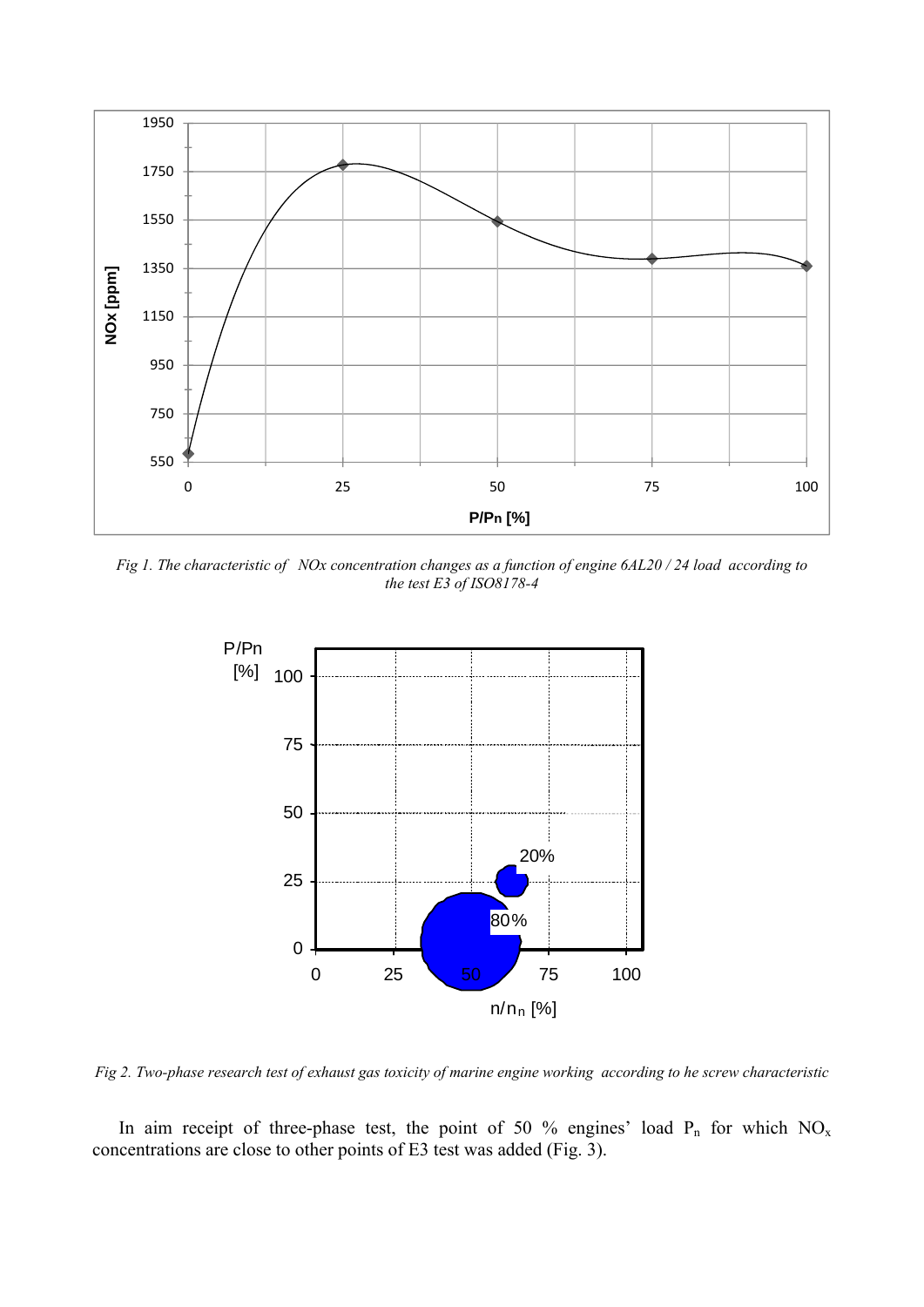

*Fig 3. Three-phase exhaust gas toxicity of marine engine working according to screw characteristic* 

 In order to the proposed tests permitted on realization of researches adequate to full E3 test it was necessary to determine proper parameters of running test ( test phase weight coefficients –  $W_f$ ) as well as to modify the equation describing the  $NO<sub>x</sub>$  specific emission of the studied engine.

The specific emission coefficient of exhaust gas components  $Gas_{in} [g / (kW·h)]$  is expressed by formula:

$$
Gas_{in} = \frac{\sum_{i=1}^{i=n} B_{si} \cdot W_f}{\sum_{i=1}^{i=n} P_{ei} \cdot W_f},
$$
\n(5)

where:  $W_f$  - weighting factor,

P<sub>ei</sub> - the effective power of the engine [kW],

 $B_{si}$  - the mass emission intensity [kg /h] or [g /h].

In a case of shortened two-phase test the formula (5) is as:

$$
Gas_2 = \frac{[(B_{s0}/3) \times 0.8 + (B_{s25}/2) \times 0.2]}{P_{e0} \times 0.8 + P_{e25} \times 0.2},
$$
\n(6)

where:  $B_{s0}$  and  $P_{e0}$  - the NO<sub>x</sub> emission intensity values and the effective power for idle,

 $B_{s25}$  and  $P_{e25}$  - the NO<sub>x</sub> emission intensity values and the effective power for 0,25 P<sub>n</sub>.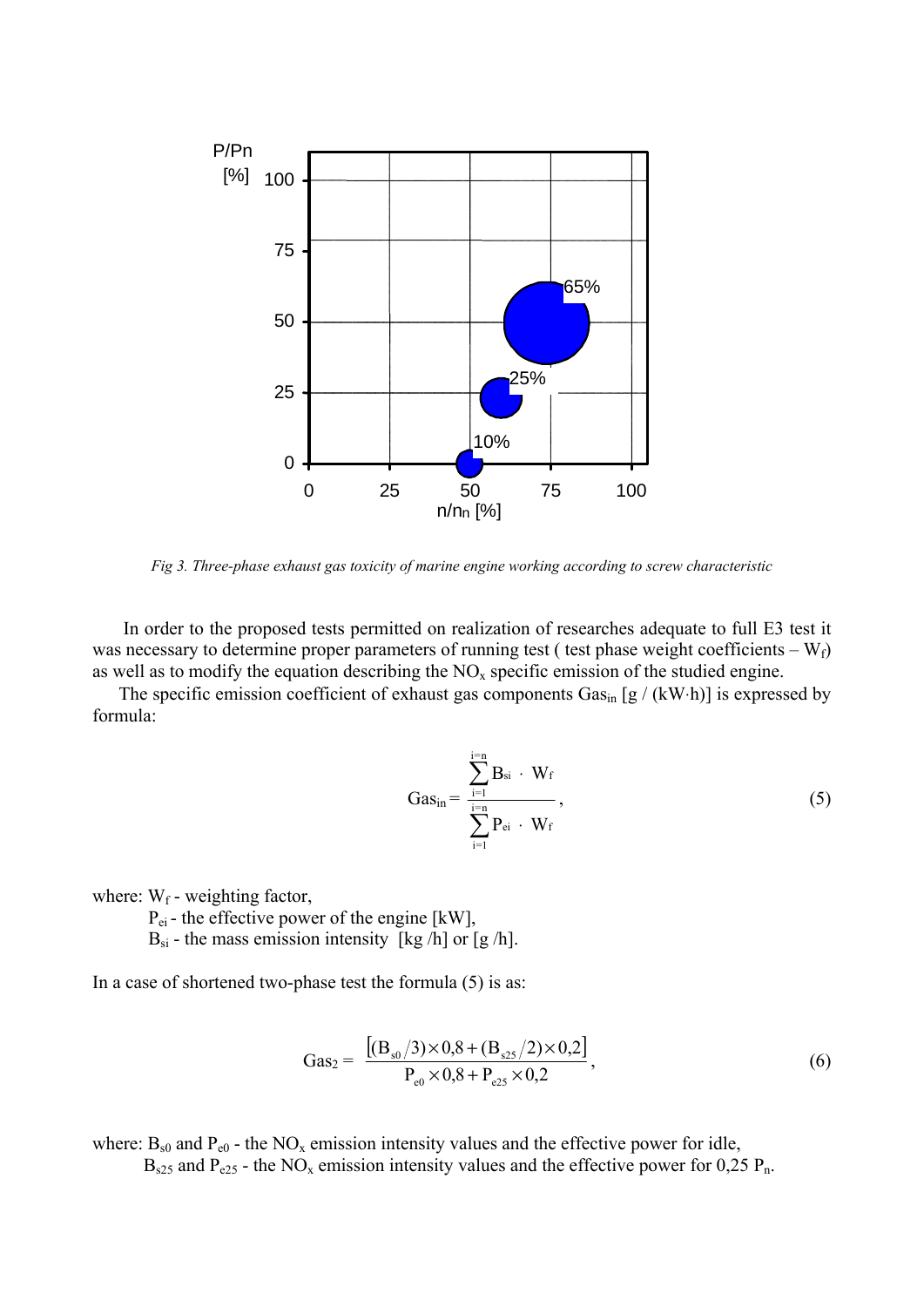and for the proposed three-phase test:

$$
Gas_3 = \frac{[(B_{s0}/3) \times 0.1 + (B_{s25}/2) \times 0.25 + B_{s50} \times 0.65]}{P_{e0} \times 0.1 + P_{e25} \times 0.25 + P_{e50} \times 0.65},
$$
(7)

 $B_{s50}$  and  $P_{e50}$  - NO<sub>x</sub> emission intensity values and the effective power for 0,5 P<sub>n</sub>. where:  $B_{s0}$  and  $P_{e0}$  – NO<sub>x</sub> emission intensity values and the effective power for idle,  $B_{s25}$  and  $P_{e25}$  - NO<sub>x</sub> emission intensity values and the effective power for 0,25 P<sub>n</sub>,

## **. Verification of exactitude of proposed tests 3**

In the aim of the proposed tests exactitude verification, for  $NO<sub>x</sub>$  emission estimation, the two Sulzer diesel engines were tested:

- six- cylinder type  $6AL20/24$  of  $P_n = 432$  kW and  $n = 720$  min<sup>-1</sup>,
- sixteen-cylinder  $16ASV25 / 30$  of  $P_n = 3600$  kW and  $n = 1000$  min<sup>-1</sup>.

The results that research were introduced on drawings 4 and 5.



Fig.4. The comparison of  $NO<sub>x</sub>$  average values specific emission determined using the E3 test according to *ISO 8178-4 and two and three-phase test for engine of the Sulzer 6AL20/24 type*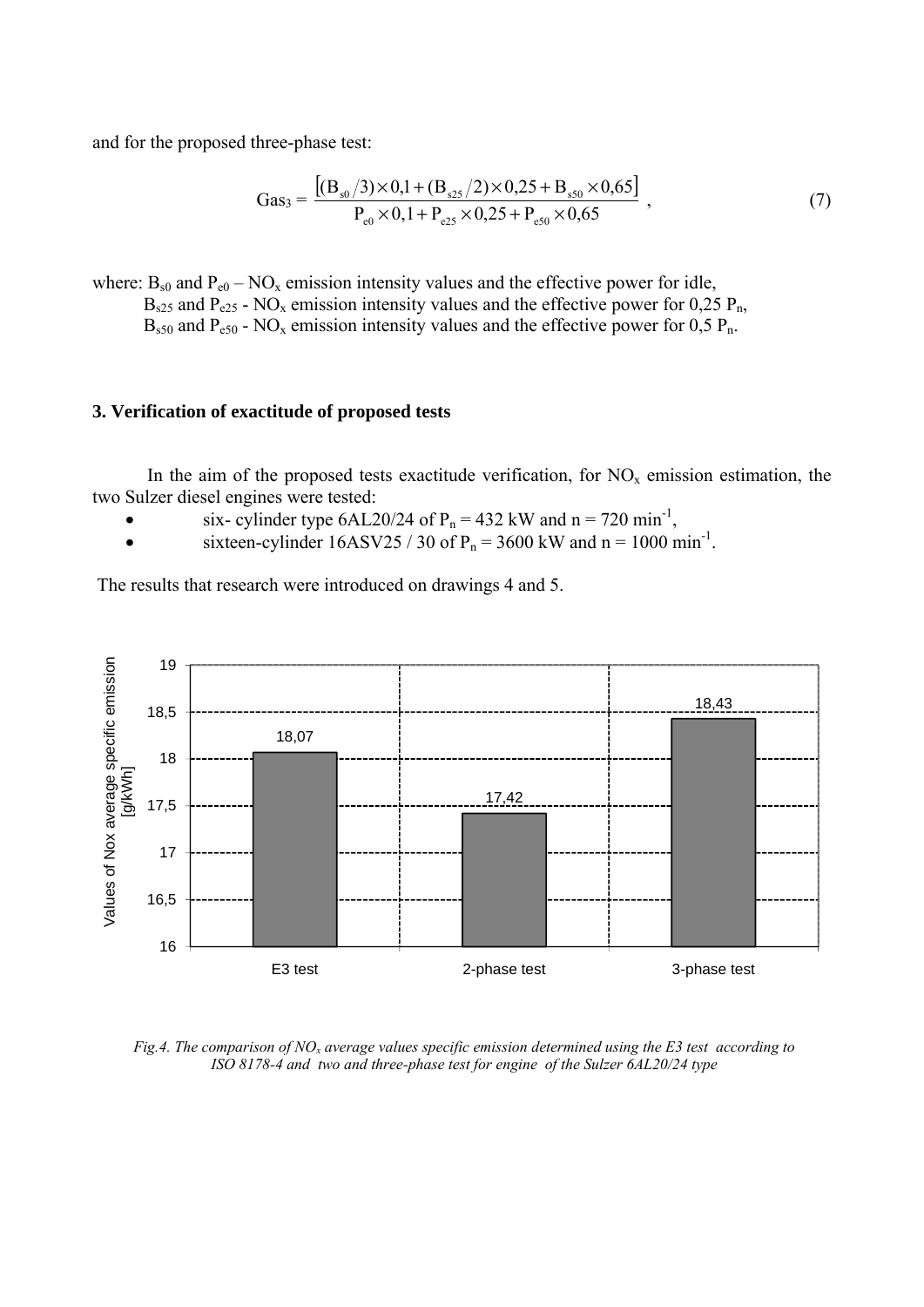

*Fig.5. The comparison of NOx average values specific emission determined using the E3 test according to ISO 8178 – 4 and the and two and three phase test for the engine of Sulzer 16ASV25 / 30 typ.* 

In the case of Sulzer  $6AL20/24$  type engine the difference between  $NO<sub>x</sub>$  average specific emission determined by E3 test, according to ISO 8178-4 and adequately:

- shortened two phase test was 3, 6 %;
- shortened three phase test was 1, 9 %;

Differences between average specific emission fulfil the requirements of ISO 8178 standard with regard on the exactitude and repeatability of measurements results in place of installation (table 2), which allows  $\pm$  9% error for measurement of exhaust gas components.

For Sulzer 16ASV25/30 type engine the results of measurements proved the considerable similarity of tests, because the difference between the average  $NO<sub>x</sub>$  emission value determined by E3 test according to the ISO 8178-4 and proposed adequately:

- two-phase test was 0, 1 %;
- **t**hree-phase test was 0, 01%;

### **Summary**

Basing on conducted researches it was confirmed the possibility of applying of the simplified and sufficiently effectives tests of  $NO<sub>x</sub>$  emission for marine mean speed combustion engines working according to screw characteristic. In the case of low speed engines the research verification should be made, in order to determine usefulness of proposed tests and equations to determine the average  $NO<sub>x</sub>$  emission value.

 The accuracy of measurement grows up along with the quantity of test phases so the two and three-phases tests could be applied first of all to follow-up control tests of engines (as periodical, required by regulations or ship-owners) and for certification, if realization of the full test would be impossible.

The further researches over tests of research of toxic compounds in exhaust gas can permit on preparation of the universal test for all kinds of main power marine engines regardless of load during exploitation